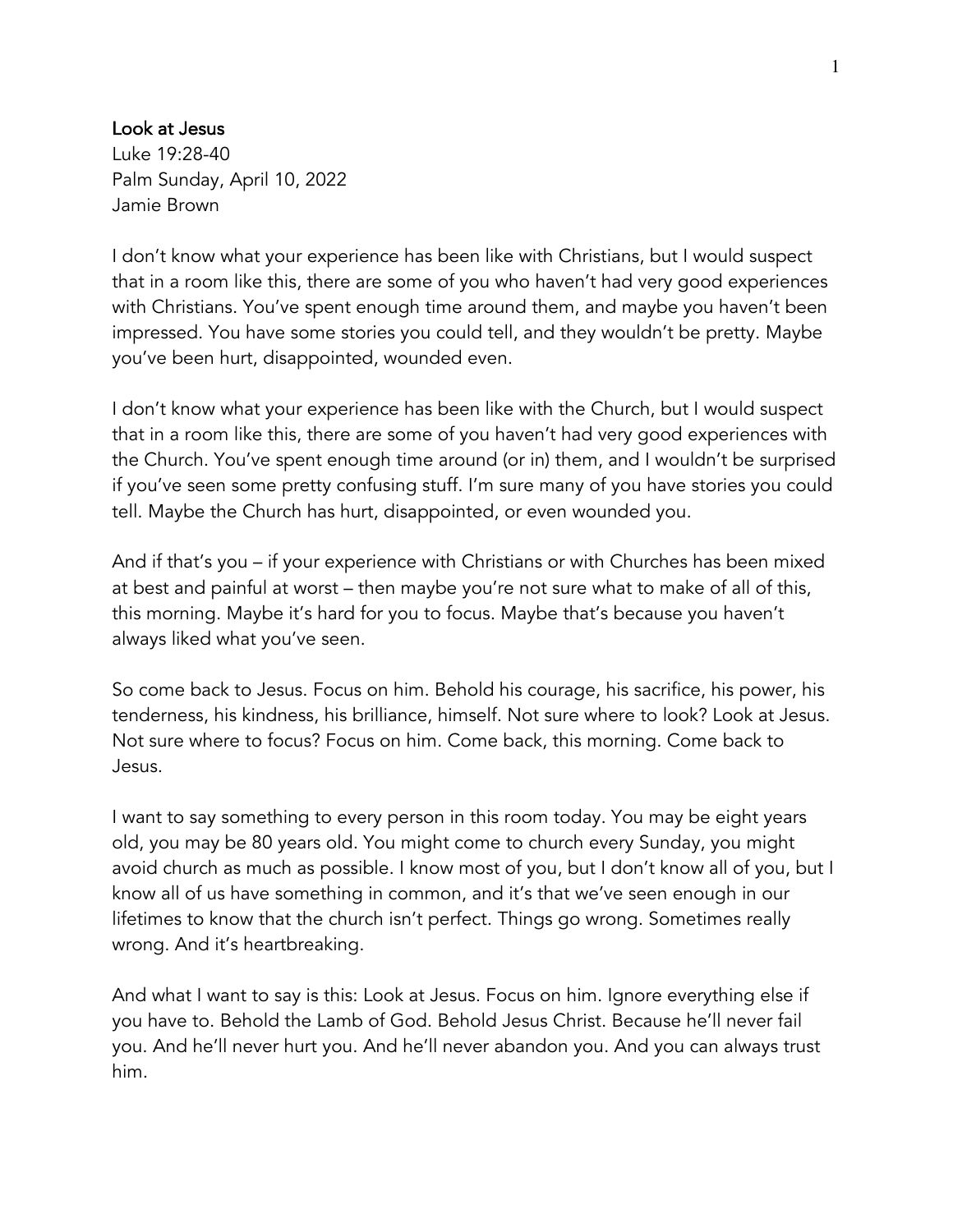How do we know this? How can we really know this? Well it's not by focusing on other Christians. And it's not by focusing on the Church. It's by focusing on Jesus.

Over this next week – over Holy Week – beginning today and ending next Sunday on Easter – we see everything we'd ever need to see to prove to us that Jesus deserves to be our focal point. And that, by making him our focal point, by putting him – and his death, and his resurrection – at the very center of our lives – we are forever secure.

It's only Jesus who gives us this security. It's only Jesus who demonstrates perfect love. It's only Jesus who puts his money where his mouth is, and willingly rides into Jerusalem (where he knows there's a price on his head) and says "Here I am! Look at me! I come to bring peace. I come to die. And I come to rise again". Jesus says, go ahead, kill me. I know what's coming. I know what I was sent here to this earth to do. I know the evil plans and evil schemes to take me down and shut me up. So here I am! And here we go. And here is where we see everything we'd ever need to see. Look at Jesus.

I'd like for us to briefly consider two things we see when we look at him in our Palm Sunday drama, and the first thing we see is Jesus in command.

If you have a bible, look with me at Luke 19, and we'll start in verse 29:

<sup>29</sup> When (Jesus) drew near to Bethphage and Bethany, at the mount that is called Olivet, he sent two of the disciples, <sup>30</sup> saying, "Go into the village in front of you, where on entering you will find a colt tied, on which no one has ever yet sat. Untie it and bring it here. <sup>31</sup> If anyone asks you, 'Why are you untying it?' you shall say this: 'The Lord has need of it.'"

Jesus is not a bystander in the events of Holy Week. Jesus is in command of the events of Holy Week. He is the star of the drama, and the director of the drama. He is the protagonist of the story, and the author of the story.

And this is made evident to us even in such details as Jesus telling his disciples to go get him a colt, a young male donkey. And Jesus' command of even such a detail as that extends to him knowing where the colt is tied, and knowing that the colt had never been ridden before.

This isn't someone who's surprised by anything that's happening. This is someone who knows everything that's happening.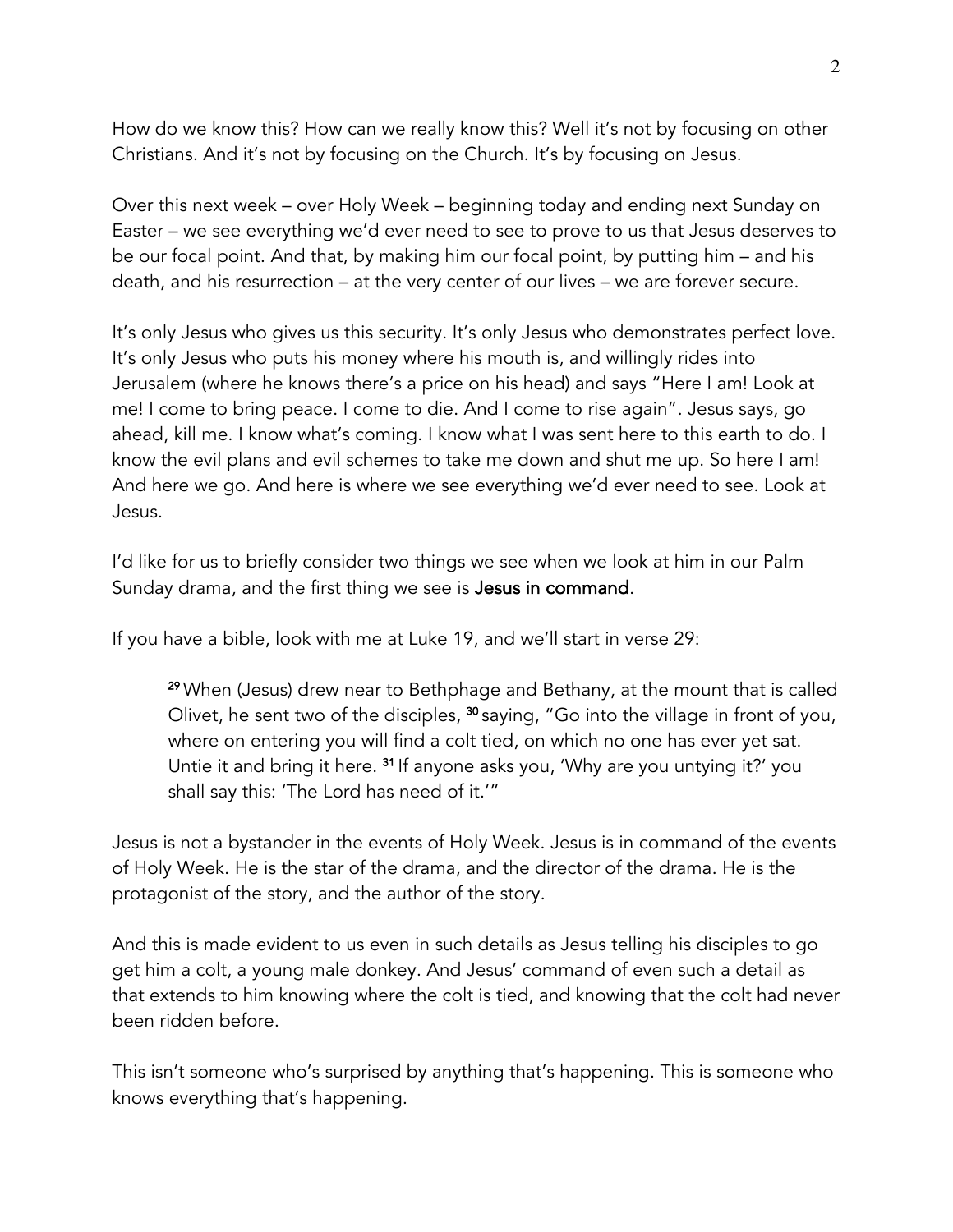And he knows there's a price on his head. John 11:57 tells us that:

"…the chief priests and the Pharisees had given orders that if anyone knew where he was, he should let them know, so that they might arrest him."

He knew this.

Eyes wide open to what awaits him, Jesus directs his disciples to go, untie a donkey, tell its owners that "the Lord has need of it", and instead of sneaking into Jerusalem under cover of darkness, he would ride in to shouts of "Hosanna!" Jesus comes in, right through the front door of the house.

Jesus is in full command. Keep this in the back of your mind this Holy Week as we journey together to the cross and to the empty tomb. He knows where the donkey is. He knows who his betrayer is. He knows there will be a boy carrying a jar of water. He knows there will be a furnished upper room there. He knows how Peter will fail him. He knows the exact timing of a rooster crowing. He knows that he will die! And he knows he'll rise again in three days.

Look at this Jesus! Focus on him! He deserves to be your focal point. He has proved that he is Lord. Jesus in command.

The second thing we see when we look at him this morning, is Jesus in the center.

<sup>37</sup> As he was drawing near—already on the way down the Mount of Olives—the whole multitude of his disciples began to rejoice and praise God with a loud voice for all the mighty works that they had seen, <sup>38</sup> saying, "Blessed is the King who comes in the name of the Lord! Peace in heaven and glory in the highest!"

Jesus is at the center of the triumphal entry. Fulfilling Zechariah's prophecy from half a century earlier.

Jesus is at the center of the last supper. Fulfilling, in his body and blood, the promises of the Passover.

Jesus is at the center of the sham trial they put him on. Fulfilling Isaiah's prophecy of a "lamb that is led to the slaughter, and like a sheep that before its shearers is silent, he (opens) not his mouth."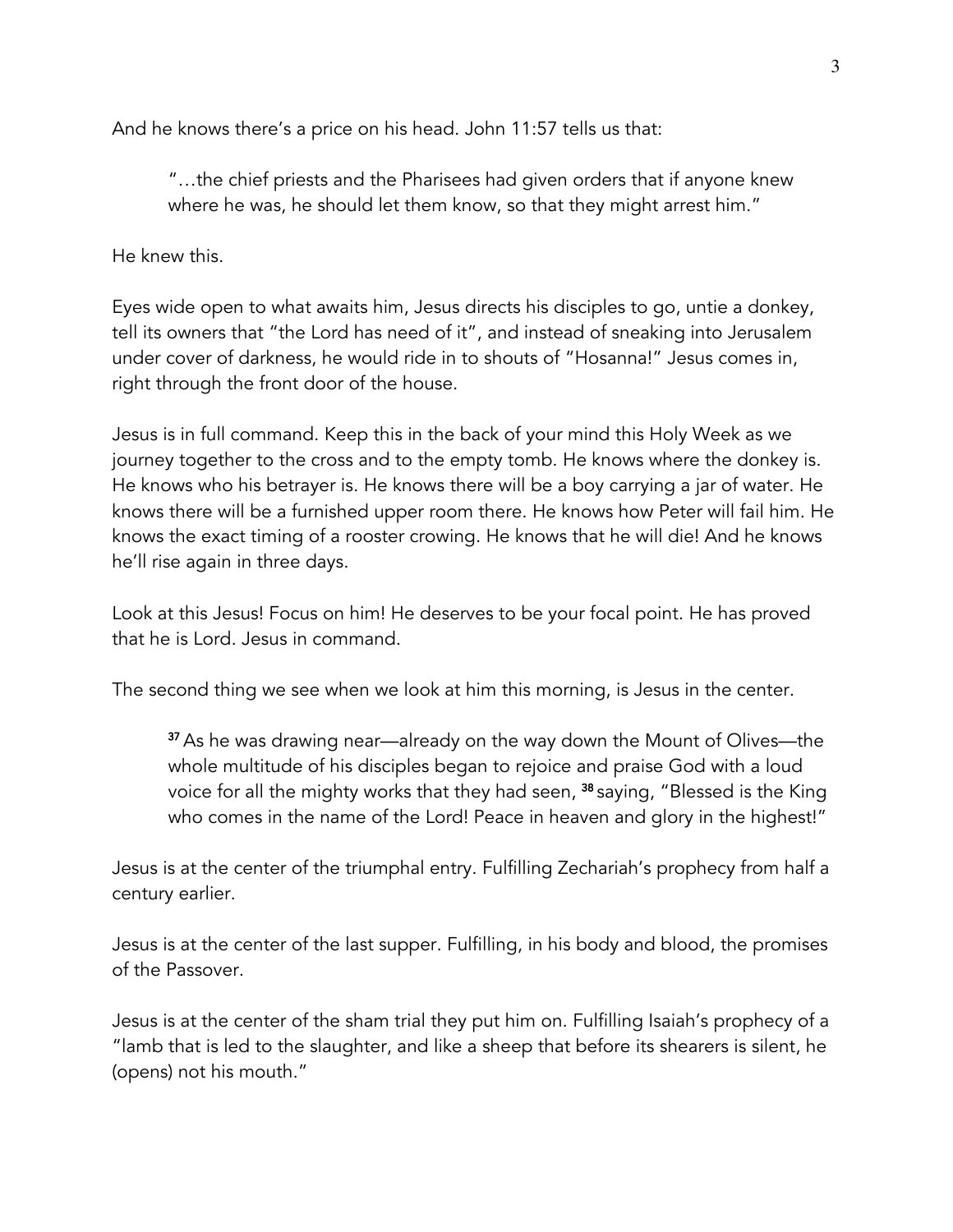And Jesus hangs on the center cross. Fulfilling, by his perfect life and atoning death, all that the law required, all the punishment our sin deserved, and all of the forgiveness that we could never earn but is now so freely given because of him.

At every turn of every story, from the garden of Eden, to Noah's Ark. From the sacrifice of Isaac, to Israel's deliverance at the red sea. From manna in the dessert to water from a rock. From God's promises to Israel, to his promises through the prophets. From the young men in the fiery furnace to Jonah in the belly of the whale. And from the manger, to a donkey, to a cross, to a grave, and to his glorious ascension to his Father's right hand. Jesus is at the center of it all.

The writer of the book of Hebrews says it this way, about the supremacy of God's Son:

Long ago, at many times and in many ways, God spoke to our fathers by the prophets, <sup>2</sup> but in these last days he has spoken to us by his Son, whom he appointed the heir of all things, through whom also he created the world. <sup>3</sup> He is the radiance of the glory of God and the exact imprint of his nature, and he upholds the universe by the word of his power.

Several months ago I spent the better part of a Wednesday in an emergency room. There was a family in crisis, and I was privileged to be with them as they walked through it. And as I walked through the hallways that day, and late into the night, wearing my clergy shirt and clergy collar, I ended up having four different conversations and times of prayer with people I had never met, who were on beds in the hallway, and who reached out to me because they could tell I was a priest.

One was there for alcohol poisoning. Two for attempted suicide. Another was one of the spouses. And I can't tell you how grateful I was – in all of those conversations and prayers – to know for CERTAIN that Jesus was there with me, and with them, and that he was worth looking to. He was worth crying out to. That he could save these people. And I knew that because Jesus is always in command, and Jesus is always in the center.

That's what we're reminded of this morning.

We don't gather here on Palm Sunday, or this coming Maundy Thursday or Good Friday or Easter Sunday to commemorate past historical events. We gather this morning, and this coming Thursday and Friday and Easter Sunday and every Sunday to exalt and celebrate and praise and worship and proclaim that Jesus saves – Jesus lives – and Jesus keeps on saving – and keeps on living – and so we can keep on living – because he keeps on saving.